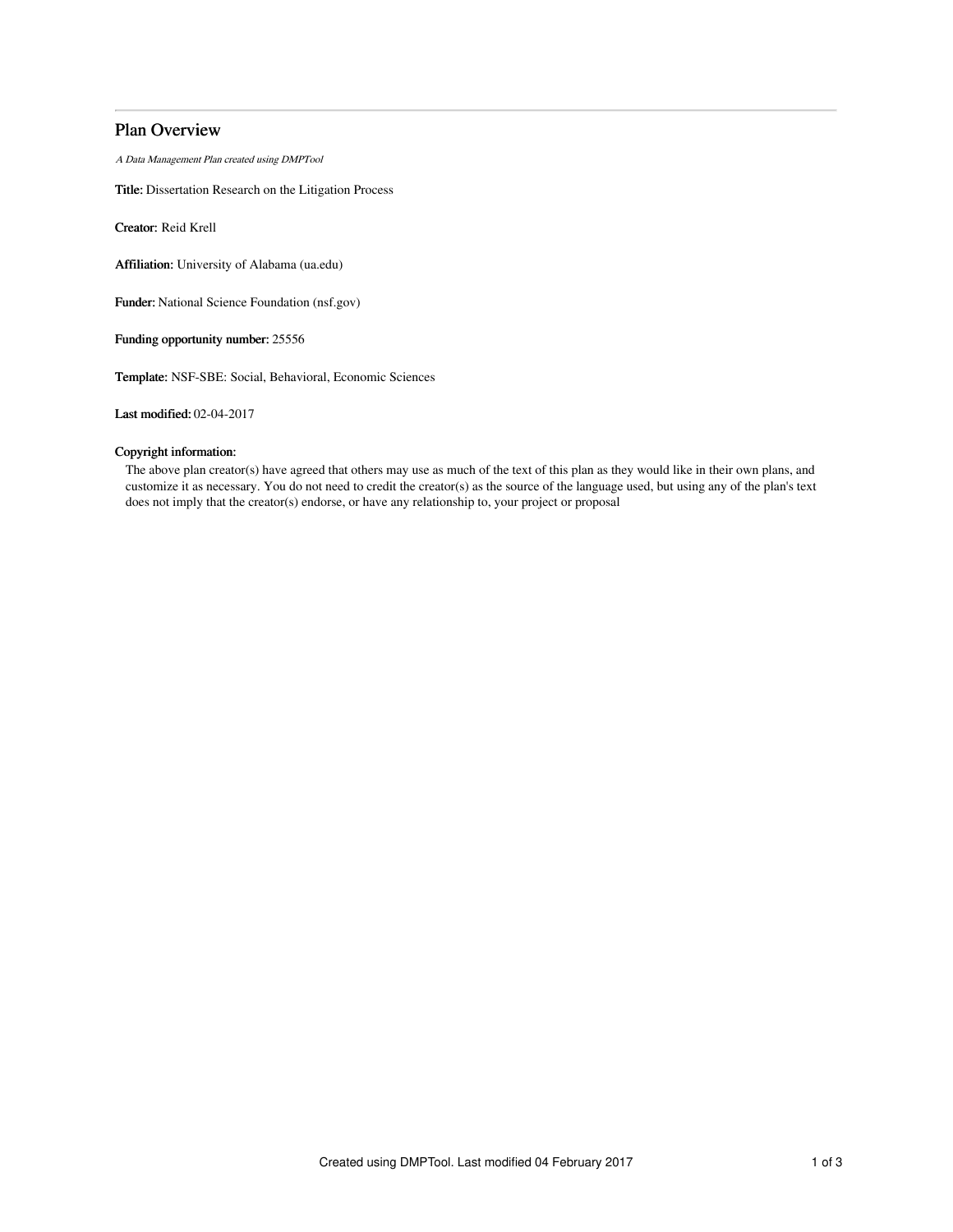### Roles and responsibilities

The Data Management Plan should outline the rights and obligations of all parties as to their roles and responsibilities in the management and retention of research data. It must also consider changes to roles and responsibilities that will occur should a principal investigator or co-PI leave the institution.

- There are five principle areas of responsibility:
- 1. management of the data management plan (DMP);
- 2. training other investigators and non-project staff in data collection and/or management in the field;
- 3. short-term storage and backup of the data during and immediately following the data collection period;
- 4. dissemination of data during and immediately following the data collection period;
- 5. long-term storage and custodianship of the data.

The project PI Joseph L. Smith and project Co-PI Matthew Reid Krell will be responsible for the monitoring and administration of the data management plan (DMP); data collection and training other investigators and nonproject staff in data collection and/or management in the field; administering and monitoring the short-term storage and backup of the data; and disseminating certain parts of the data (workshop materials, photos, videos) to research participants during the data collection period. Three years after the data collection period, the PI and Co-PI will transfer long-term custodianship of the data in perpetuity to the Inter-University Consortium for Political Science Research (ICPSR) at the University of Michigan in Ann Arbor, MI and the Civil Rights Litigation Clearinghouse at the University of Michigan School of Law in Ann Arbor, MI.

#### Expected data

The Data Management Plan should describe the types of data, samples, physical collections, software, curriculum materials, and other materials to be produced in the course of the project. It should then describe the expected types of data to be retained.

The research will produce the following types of data:

- 1. Collected legal documents that are matters of public record.
- 2. Coded datasets measuring the following variables:

a. The number of affirmative defenses asserted.

- b. The number of contested jury instructions.
- c. The number of contested plaintiff's jury instructions given by the court.

#### Period of data retention

SBE is committed to timely and rapid data distribution. However, it recognizes that types of data can vary widely and that acceptable norms also vary by scientific discipline. It is strongly committed, however, to the underlying principle of timely access, and applicants should address how this will be met in their DMP statement.

The PI and Co-PI will retain exclusive right to use the data for three years following the conclusion of the data collection period in order to complete coding, analysis, and publication of results, including several single author and co-authored journal articles and a co-authored book.

Three years after the data collection period concludes, the data will be made publicly available in perpetuity through the Inter-University Consortium for Political Science Research (ICPSR) at the University of Michigan in Ann Arbor, MI and the Civil Rights Litigation Clearinghouse at the University of Michigan School of Law in Ann Arbor, MI.

#### Data format and dissemination

The Data Management Plan should describe data formats, media, and dissemination approaches that will be used to make data and metadata available to others. Policies for public access and sharing should be described, including provisions for appropriate protection of privacy, confidentiality, security, intellectual property, or other rights or requirements. Research centers and major partnerships with industry or other user communities must also address how data are to be shared and managed with partners, center members, and other major stakeholders.

Documents collected from court records will be maintained in Portable Document Format (PDF), the format in which they will be produced to the PI and Co-PI. They will be made available in printed form upon request.

The datasets derived from these documents will be maintained in Excel, SAS, SPSS, Stata, R, and CSV formats to maximize their availability to users of multiple software platforms.

Data will not be anonymized, in accordance to an exception to IRB protocol, because all data are drawn from public records.

#### Data storage and preservation of access

The Data Management Plan should describe physical and cyber resources and facilities that will be used for the effective preservation and storage of research data. These can include third party facilities and repositories.

During the data collection period and in the three subsequent years, all data will be stored in digital form on a secure university server as well as backed up on a third-party server such as Dropbox.

Three years subsequent to the conclusion of the data collection period, custodianship of the data will be transferred in digital form to the Inter-University Consortium on Political Science Research (ICPSR) and the Civil Rights Litigation Clearinghouse (CRLC). ICPSR maintains electronic data on University of Michigan servers and provides no-cost access to all data. CRLC maintains electronic scans of court documents used in civil rights litigation research on University of Michigan servers and provides no-cost access to all documents